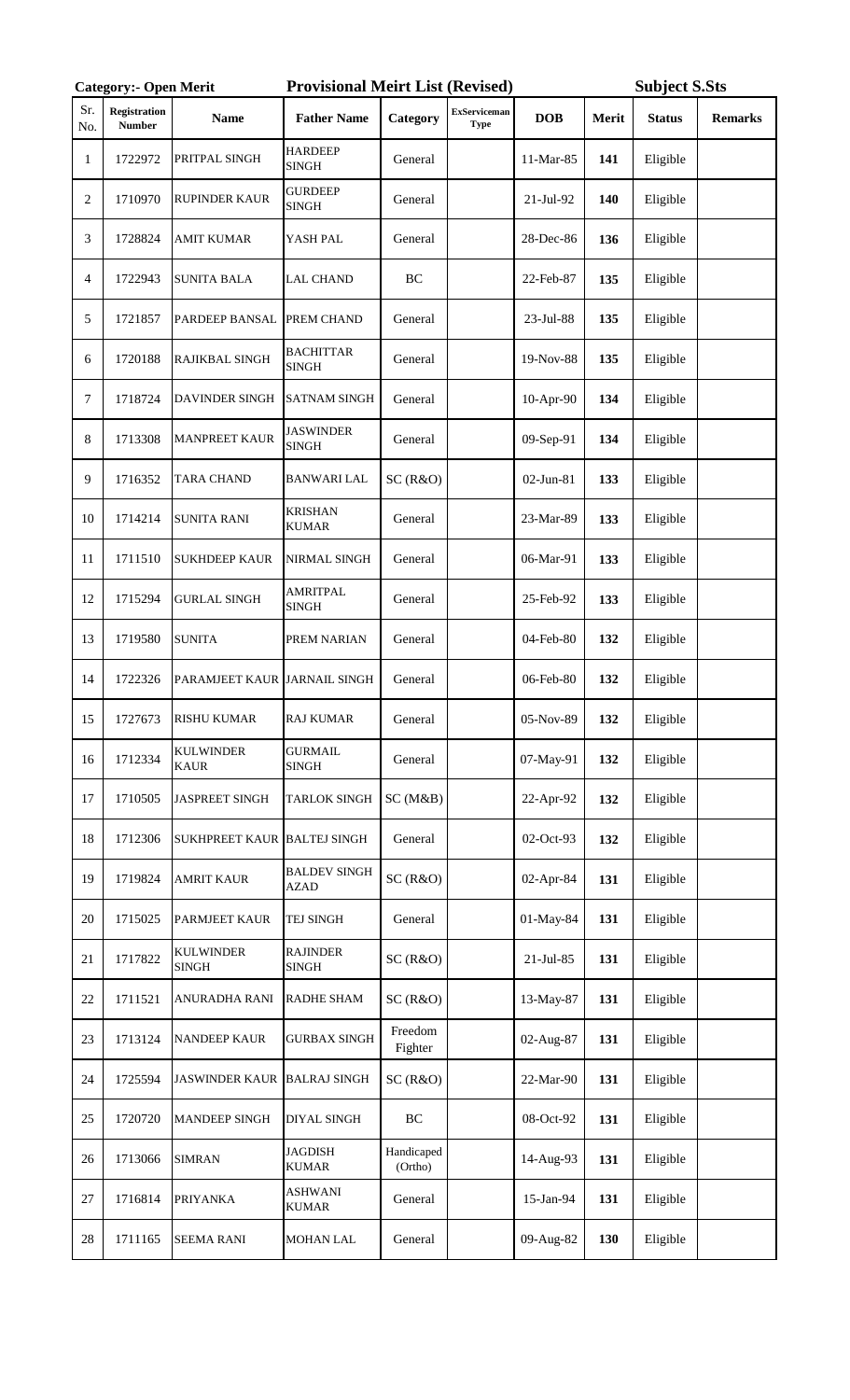## Provisional Meirt List (Revised) Subject S.Sts

| Sr.<br>No. | Registration<br><b>Number</b> | <b>Name</b>                       | <b>Father Name</b>               | Category  | <b>ExServiceman</b><br><b>Type</b> | <b>DOB</b> | Merit      | <b>Status</b> | <b>Remarks</b> |
|------------|-------------------------------|-----------------------------------|----------------------------------|-----------|------------------------------------|------------|------------|---------------|----------------|
| 29         | 1718984                       | <b>IQBAL SINGH</b>                | DHARAM SINGH                     | General   |                                    | 15-Aug-82  | <b>130</b> | Eligible      |                |
| 30         | 1727642                       | <b>SATGUR SINGH</b>               | <b>LAL SINGH</b>                 | General   |                                    | 12-Jul-86  | 130        | Eligible      |                |
| 31         | 1718538                       | <b>RAJNI DEVI</b>                 | <b>ASHOK KUMAR</b>               | General   |                                    | 23-Oct-87  | 130        | Eligible      |                |
| 32         | 1714831                       | <b>SUMANPREET</b><br><b>KAUR</b>  | <b>SATNAM SINGH</b>              | BC        |                                    | 09-Apr-88  | 130        | Eligible      |                |
| 33         | 1725788                       | <b>SANDEEP KAUR</b>               | <b>HARBHAJAN</b><br><b>SINGH</b> | General   |                                    | 02-Jan-89  | 130        | Eligible      |                |
| 34         | 1710092                       | <b>GURPREET SINGH</b>             | <b>JASPAL SINGH</b>              | General   |                                    | 11-Jan-89  | 130        | Eligible      |                |
| 35         | 1718675                       | <b>NARINDER SINGH</b>             | <b>GURJANT SINGH</b>             | General   |                                    | 07-Feb-90  | 130        | Eligible      |                |
| 36         | 1727013                       | <b>NAVKIRAN</b>                   | <b>RAJINDER</b><br><b>KUMAR</b>  | General   |                                    | 04-Sep-90  | 130        | Eligible      |                |
| 37         | 1729404                       | UPASANA DUDY                      | <b>SURINDER</b><br><b>DUDY</b>   | General   |                                    | 17-Dec-90  | 130        | Eligible      |                |
| 38         | 1713396                       | RUPINDER KAUR                     | <b>RAM SINGH</b>                 | General   |                                    | 03-Jun-80  | 129        | Eligible      |                |
| 39         | 1721509                       | <b>NARENDAR KAUR</b>              | <b>KAUR SINGH</b>                | General   |                                    | 14-Apr-81  | 129        | Eligible      |                |
| 40         | 1715811                       | <b>JAGDISH SINGH</b>              | <b>GURCHARAN</b><br><b>SINGH</b> | SC(R&O)   |                                    | 28-Apr-82  | 129        | Eligible      |                |
| 41         | 1721275                       | <b>GURDEV SINGH</b>               | <b>BANTA SINGH</b>               | SC(R&O)   |                                    | 24-Mar-86  | 129        | Eligible      |                |
| 42         | 1719681                       | <b>MANDEEP KAUR</b>               | <b>GURJANT SINGH</b>             | General   |                                    | 12-Nov-87  | 129        | Eligible      |                |
| 43         | 1715808                       | <b>SHUBHDEEP</b><br><b>SINGH</b>  | <b>AMARJIT SINGH</b>             | <b>BC</b> |                                    | 24-Nov-87  | 129        | Eligible      |                |
| 44         | 1728231                       | <b>BRINDERDEEP</b><br><b>KAUR</b> | <b>HARJAP SINGH</b>              | General   |                                    | 25-Jun-88  | 129        | Eligible      |                |
| 45         | 1718080                       | AMRINDER SINGH                    | <b>KOORA SINGH</b>               | SC(M&B)   |                                    | 01-Sep-88  | 129        | Eligible      |                |
| 46         | 1718183                       | <b>SUMAN BALA</b>                 | <b>MOHINDER</b><br><b>KUMAR</b>  | General   |                                    | 23-Aug-89  | 129        | Eligible      |                |
| 47         | 1712280                       | SIMRANJOT SINGH                   | <b>KULWINDER</b><br><b>SINGH</b> | General   |                                    | 04-Sep-89  | 129        | Eligible      |                |
| 48         | 1714796                       | DAVINDER SINGH                    | <b>MAHINDER</b><br><b>SINGH</b>  | BC        |                                    | 06-Dec-89  | 129        | Eligible      |                |
| 49         | 1718029                       | MANPREET SINGH                    | <b>BINDER SINGH</b>              | General   |                                    | 06-Jan-92  | 129        | Eligible      |                |
| 50         | 1710864                       | <b>ANKIT KUMAR</b>                | <b>KUNDAN LAL</b>                | General   |                                    | 15-Apr-92  | 129        | Eligible      |                |
| 51         | 1725600                       | <b>MOHD ANAS</b>                  | MOHD ASHRAF                      | BC        |                                    | 05-Nov-85  | 128        | Eligible      |                |
| 52         | 1717800                       | <b>HARJIT SINGH</b>               | <b>RAGHBIR SINGH</b>             | BC        |                                    | 07-Nov-85  | 128        | Eligible      |                |
| 53         | 1727000                       | YUVRAJ SINGH                      | NARINDERPAL<br><b>SINGH</b>      | General   |                                    | 13-Jan-86  | 128        | Eligible      |                |
| 54         | 1721447                       | <b>MANJIT KAUR</b>                | <b>SAJJAN SINGH</b>              | BC        |                                    | 18-Jul-86  | 128        | Eligible      |                |
| 55         | 1714379                       | <b>SHELJA</b>                     | ARVAN DABRA                      | General   |                                    | 12-Sep-88  | 128        | Eligible      |                |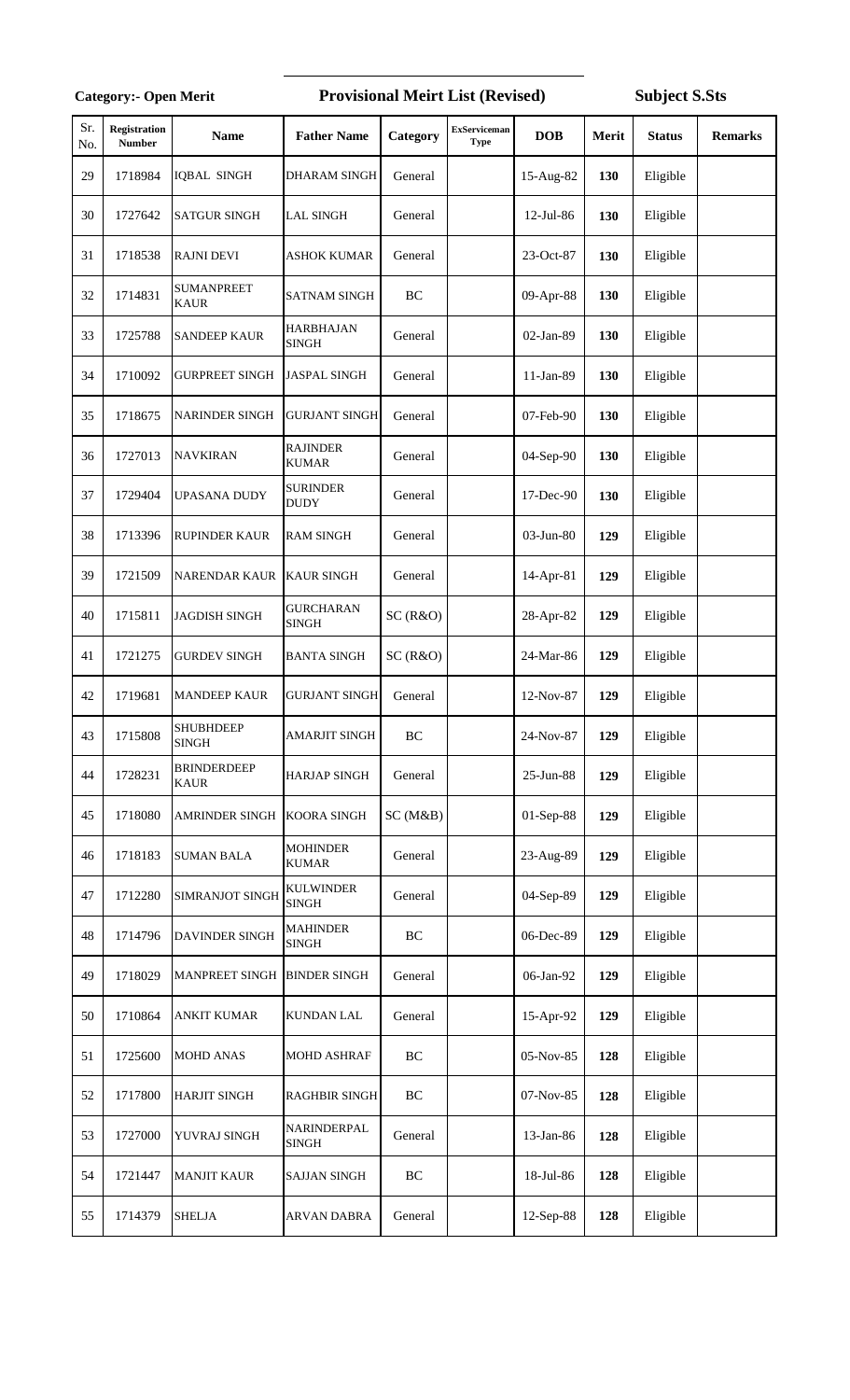## **Category:- Open Merit**

## **Provisional Meirt List (Revised) Subject S.Sts**

| Sr.<br>No. | <b>Registration</b><br><b>Number</b> | <b>Name</b>           | <b>Father Name</b>               | Category  | <b>ExServiceman</b><br><b>Type</b> | DOB          | Merit | <b>Status</b> | <b>Remarks</b> |
|------------|--------------------------------------|-----------------------|----------------------------------|-----------|------------------------------------|--------------|-------|---------------|----------------|
| 56         | 1719040                              | <b>REENA RANI</b>     | <b>DARSHAN RAM</b>               | BC        |                                    | 25-Apr-89    | 128   | Eligible      |                |
| 57         | 1725650                              | <b>SUKHWINDER GIR</b> | <b>MANGU GIR</b>                 | <b>BC</b> |                                    | 25-Nov-89    | 128   | Eligible      |                |
| 58         | 1716882                              | <b>ANITA RANI</b>     | <b>KASHMIR</b><br><b>CHAND</b>   | BC        |                                    | 05-Dec-89    | 128   | Eligible      |                |
| 59         | 1720052                              | <b>RAJNI GROVER</b>   | <b>KEWAL</b><br><b>KRISHAN</b>   | General   |                                    | 14-Apr-90    | 128   | Eligible      |                |
| 60         | 1716042                              | <b>AMANDEEP KAUR</b>  | <b>JASWINDER</b><br><b>SINGH</b> | <b>BC</b> |                                    | $22$ -Jun-80 | 127   | Eligible      |                |
| 61         | 1712627                              | VIKAS BANSAL          | <b>KRISHAN LAL</b>               | General   |                                    | 14-Nov-84    | 127   | Eligible      |                |
| 62         | 1716682                              | <b>MANOJ KUMAR</b>    | <b>LEELA DHAR</b>                | General   |                                    | $11$ -Jan-85 | 127   | Eligible      |                |
| 63         | 1710513                              | NIRMAL SINGH          | <b>PARAMJIT</b><br><b>SINGH</b>  | BC        |                                    | 14-Mar-85    | 127   | Eligible      |                |

**Category:-SC (M&B)** 

## **Provisional Meirt List (Revised)**

| Sr.<br>No.     | <b>Registration</b><br><b>Number</b> | <b>Name</b>                         | <b>Father Name</b>              | Category | <b>ExServicem</b><br>anType | <b>DOB</b>   | <b>Marks</b> | <b>Status</b> | <b>Remarks</b> |
|----------------|--------------------------------------|-------------------------------------|---------------------------------|----------|-----------------------------|--------------|--------------|---------------|----------------|
| 1              | 1718541                              | BALWINDER<br><b>SINGH</b>           | <b>DAULAT SINGH</b>             | SC(M&B)  |                             | 25-Feb-79    | 131          | Eligible      |                |
| $\overline{2}$ | 1719927                              | <b>RAJ SINGH</b>                    | <b>BALVIR SINGH</b>             | SC(M&B)  |                             | 16-Jan-88    | 127          | Eligible      |                |
| 3              | 1721128                              | <b>GURJEET SINGH</b>                | <b>SARDARA</b><br><b>SINGH</b>  | SC(M&B)  |                             | 08-Apr-83    | 121          | Eligible      |                |
| 4              | 1714264                              | <b>RAVINDER SINGH</b>               | <b>KARANRAJ</b><br><b>SINGH</b> | SC (M&B) |                             | 11-Feb-80    | 120          | Eligible      |                |
| 5              | 1713972                              | <b>SURESH KUMAR</b>                 | VIJAY KUMAR                     | SC(M&B)  |                             | 05-Apr-81    | 116          | Eligible      |                |
| 6              | 1722278                              | <b>JASMINE PREET</b><br><b>KAUR</b> | <b>SWARAN SINGH</b>             | SC(M&B)  |                             | 24-Jun-86    | 116          | Eligible      |                |
| 7              | 1726425                              | GURJINDER SINGH  SURJIT SINGH       |                                 | SC (M&B) |                             | 14-Jan-81    | 113          | Eligible      |                |
| 8              | 1719955                              | <b>HARPREET SINGH</b>               | <b>SOHAN SINGH</b>              | SC(M&B)  |                             | 23-Apr-88    | 112          | Eligible      |                |
| 9              | 1712617                              | HARNEK SINGH                        | <b>JAGIR SINGH</b>              | SC(M&B)  |                             | $12$ -Jun-85 | 109          | Eligible      |                |
| 10             | 1725599                              | <b>JASWANT KAUR</b>                 | <b>ATTAR SINGH</b>              | SC(M&B)  |                             | 18-Aug-85    | 107          | Eligible      |                |
| 11             | 1723969                              | <b>DEVINDERJIT</b><br><b>KAUR</b>   | <b>PARAMJIT</b><br><b>SINGH</b> | SC(M&B)  |                             | 02-Oct-82    | 106          | Eligible      |                |
| 12             | 1713885                              | <b>MANDEEP SINGH</b>                | <b>MITHU SINGH</b>              | SC(M&B)  |                             | 10-Mar-89    | 106          | Eligible      |                |
| 13             | 1728419                              | <b>JASPREET KAUR</b>                | <b>RAJINDER</b><br><b>SINGH</b> | SC(M&B)  |                             | 06-Nov-86    | 104          | Eligible      |                |
| 14             | 1717761                              | <b>SANTOKH SINGH</b>                | <b>VAKEEL SINGH</b>             | SC(M&B)  |                             | 09-Oct-75    | 100          | Eligible      |                |
| 15             | 1710227                              | <b>GURDEEP SINGH</b>                | <b>LABH SINGH</b>               | SC(M&B)  |                             | 04-Nov-76    | 100          | Eligible      |                |
| 16             | 1716268                              | <b>BALKARN SINGH</b>                | PRITAM SINGH                    | SC(M&B)  |                             | 28-Jun-89    | <b>100</b>   | Eligible      |                |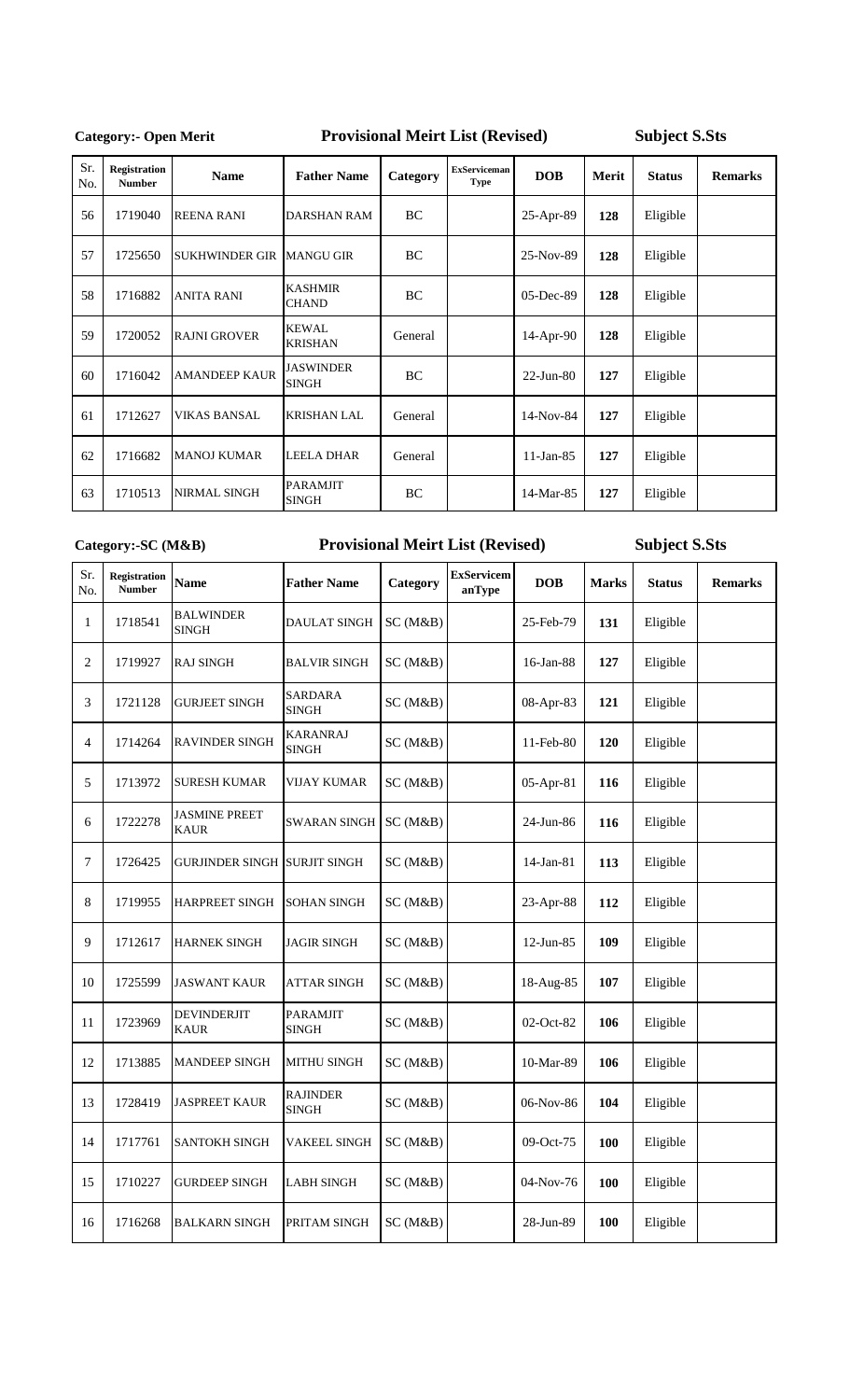## Provisional Meirt List (Revised) Subject S.Sts

| Sr.<br>No. | Registration<br><b>Number</b> | <b>Name</b>                       | <b>Father Name</b>              | Category                                   | <b>ExServicem</b><br>anType | <b>DOB</b> | <b>Marks</b> | <b>Status</b>                                         | <b>Remarks</b>              |
|------------|-------------------------------|-----------------------------------|---------------------------------|--------------------------------------------|-----------------------------|------------|--------------|-------------------------------------------------------|-----------------------------|
| 17         | 1725063                       | <b>DALJIT KAUR</b>                | <b>KARAM SINGH</b>              | SC(M&B)                                    |                             | 28-Mar-86  | 99           | Eligible                                              |                             |
| 18         | 1726873                       | SOMA SINGH                        | <b>DHANNA SINGH</b>             | SC(M&B)                                    |                             | 07-Mar-81  | 97           | Eligible                                              |                             |
| 19         | 1730071                       | <b>SARBJEET KAUR</b>              | <b>SARWAN SINGH</b>             | SC(M&B)                                    |                             | 18-Jun-88  | 96           | Eligible                                              |                             |
| 20         | 1728942                       | <b>CHAMKILA SINGH</b>             | <b>AMRIK SINGH</b>              | SC(M&B)                                    |                             | 02-Jan-84  | 95           | Eligible                                              |                             |
| 21         | 1721471                       | <b>HARBANS LAL</b>                | <b>VIJAY KUMAR</b>              | SC(M&B)                                    |                             | 08-Sep-80  | 93           | Eligible                                              |                             |
| 22         | 1730079                       | <b>JAGJEET KAUR</b>               | <b>HANSA SINGH</b>              | SC(M&B)                                    |                             | 25-Jul-86  | 93           | Eligible                                              |                             |
| 23         | 1728567                       | <b>SURJIT SINGH</b>               | <b>HARI SINGH</b>               | SC(M&B)                                    |                             | 16-Aug-81  | 92           | Eligible                                              |                             |
| 24         | 1728552                       | <b>GURPREET KAUR</b>              | <b>SUKHDEV</b><br><b>SINGH</b>  | SC(M&B)                                    |                             | 08-Dec-87  | 92           | Eligible                                              |                             |
| 25         | 1715185                       | PAWANJIT KAUR                     | <b>SULAKHAN</b><br><b>SINGH</b> | SC(M&B)                                    |                             | 26-Sep-89  | 92           | Eligible                                              |                             |
| 26         | 1726342                       | <b>AMIT PAL</b>                   | <b>MUKHTIAR</b><br><b>SINGH</b> | SC(M&B)                                    |                             | 29-Jan-87  | 91           | Eligible                                              |                             |
| 27         | 1724551                       | <b>SURINDER KAUR</b>              | <b>SUKHDEV</b><br><b>SINGH</b>  | SC(M&B)                                    |                             | 22-Aug-79  | 89           | Eligible                                              |                             |
| 28         | 1714132                       | AJAY PAL SINGH                    | <b>SUKHDEV</b><br><b>SINGH</b>  | SC(M&B)                                    |                             | 15-May-78  | 88           | Eligible                                              |                             |
| 29         | 1710175                       | <b>AMARDEEP KAUR</b>              | <b>HARBANS</b><br><b>SINGH</b>  | SC(M&B)                                    |                             | 14-Feb-84  | 88           | Eligible                                              |                             |
| 30         | 1717521                       | <b>GAGANDEEP</b><br><b>KAUR</b>   | <b>BAHADUR</b><br>SINGH         | SC (M&B)                                   |                             | 15-Mar-88  | 88           | Eligible                                              |                             |
| 31         | 1729076                       | <b>SANDEEP KAUR</b>               | <b>JASPARAN</b><br><b>SINGH</b> | SC (M&B)                                   |                             | 27-Mar-88  | 88           | Eligible                                              |                             |
| 32         | 1712643                       | ARUNDEEP KAUR                     | <b>JORA SINGH</b>               | $SC(M&B)$ -<br>Ex.Servicema<br>$\mathbf n$ | DEPENDENT                   | 06-Jul-91  | 88           | Not eligible in<br>SC(ESM),<br>Eligible in<br>SC(M&B) | Orignal LDC<br>not produced |
| 33         | 1729245                       | <b>HARDEEP GILL</b>               | <b>AMARDEEP</b><br>GILL         | SC(M&B)                                    |                             | 20-Nov-88  | 86           | Eligible                                              |                             |
| 34         | 1730067                       | <b>KAMALJIT KAUR</b>              | <b>JAGDISH RAM</b>              | SC (M&B)                                   |                             | 13-Mar-72  | 85           | Eligible                                              |                             |
| 35         | 1714933                       | <b>ARCHANA RANI</b>               | <b>CHANNA RAM</b>               | SC(M&B)                                    |                             | 20-Jun-77  | 85           | Eligible                                              |                             |
| 36         | 1729898                       | SURINDERPAL<br><b>SINGH</b>       | <b>DARSHAN</b><br>VSINGH        | SC(M&B)                                    |                             | 15-Apr-78  | 85           | Eligible                                              |                             |
| 37         | 1726587                       | <b>RACHNA</b>                     | <b>NEK SINGH</b>                | SC(M&B)                                    |                             | 03-Mar-84  | 85           | Eligible                                              |                             |
| 38         | 1727664                       | <b>GURPREET KAUR</b>              | <b>BIRA SINGH</b>               | SC(M&B)                                    |                             | 31-Mar-81  | 84           | Eligible                                              |                             |
| 39         | 1726722                       | KARMJEET KAUR                     | <b>GURDEV SINGH</b>             | SC(M&B)                                    |                             | 20-Mar-88  | 84           | Eligible                                              |                             |
| 40         | 1725166                       | <b>AVTAR SINGH</b>                | <b>GURMEET</b><br>SINGH         | SC(M&B)                                    |                             | 24-Nov-81  | 83           | Eligible                                              |                             |
| 41         | 1711497                       | AMANDEEP KAUR                     | <b>RATTAN SINGH</b>             | SC(M&B)                                    |                             | 27-Nov-89  | 83           | Eligible                                              |                             |
| 42         | 1728822                       | AMAR JIT SINGH                    | <b>MOHINDER</b><br><b>SINGH</b> | SC(M&B)                                    |                             | 10-Mar-77  | 82           | Eligible                                              |                             |
| 43         | 1724885                       | <b>BALJINDER SINGH HARI SINGH</b> |                                 | SC(M&B)                                    |                             | 31-May-85  | 82           | Eligible                                              |                             |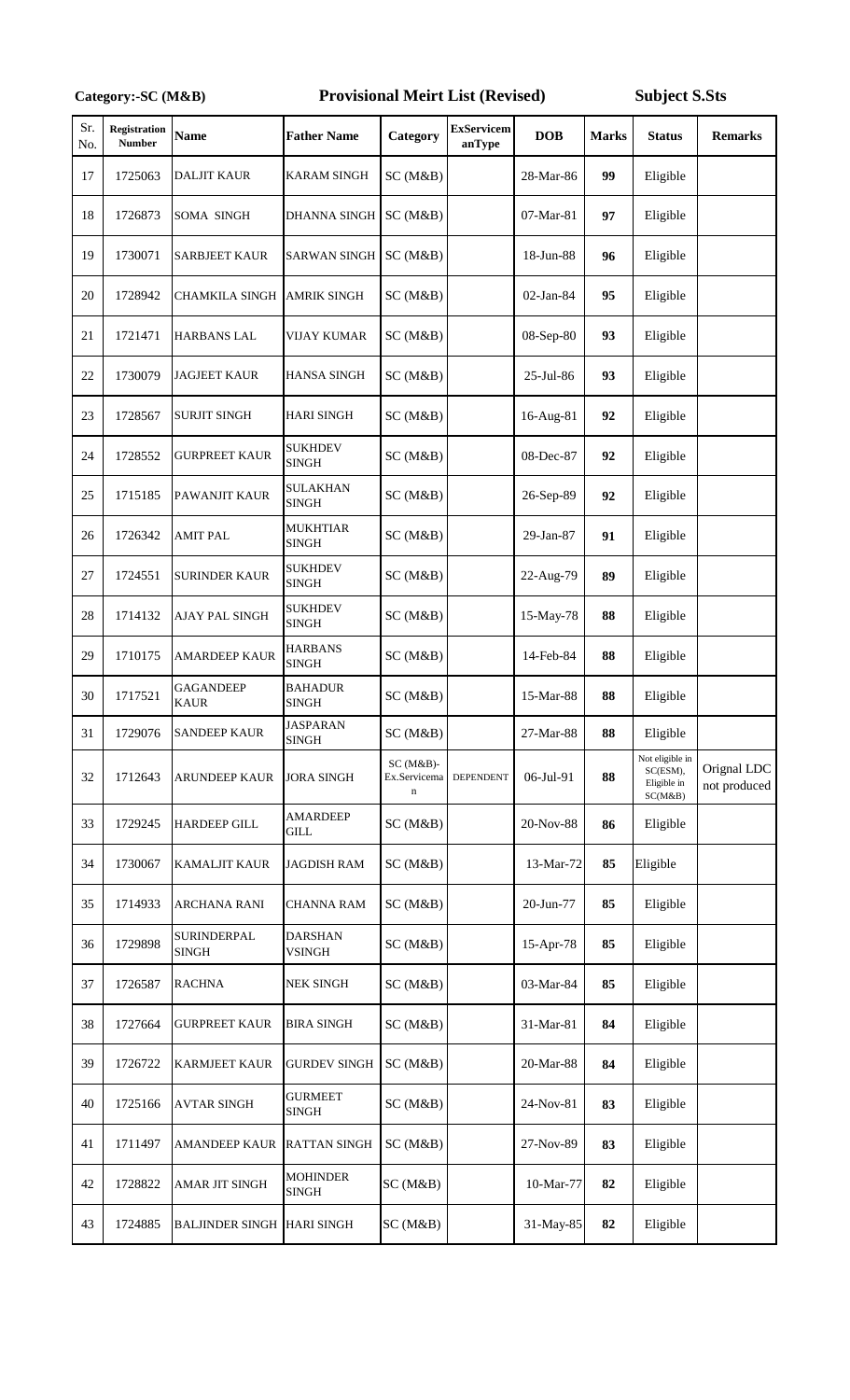**Category:-SC (M&B)** 

### **Provisional Meirt List (Revised)**

**Subject S.Sts**

| Sr.<br>No. | <b>Registration</b><br><b>Number</b> | <b>Name</b>               | <b>Father Name</b> | Category | <b>ExServicem</b><br>anType | <b>DOB</b> | <b>Marks</b> | <b>Status</b> | <b>Remarks</b> |
|------------|--------------------------------------|---------------------------|--------------------|----------|-----------------------------|------------|--------------|---------------|----------------|
| -44        | 1723801                              | <b>GAGANDEEP</b><br>SINGH | <b>MEWA SINGH</b>  | SC(M&B)  |                             | 29-Jul-88  | 82           | Eligible      |                |
| 45         | 1729131                              | <b>SEEMA RANI</b>         | <b>BABU RAM</b>    | SC(M&B)  |                             | 10-Mar-83  | 81           | Eligible      |                |

### **Category:-SC (M&B)**

### **Provisional Meirt List (Revised)**

**Subject S.Sts**

| Sr.<br>No. | Registration<br><b>Number</b> | <b>Name</b>                        | <b>Father Name</b>             | Category | <b>ExServicem</b><br>anType | <b>DOB</b>   | <b>Marks</b> | <b>Status</b> | <b>Remarks</b> |
|------------|-------------------------------|------------------------------------|--------------------------------|----------|-----------------------------|--------------|--------------|---------------|----------------|
| 46         | 1711558                       | <b>GURSHARANJIT</b><br><b>KAUR</b> | <b>JASWANT</b><br><b>SINGH</b> | SC(M&B)  |                             | $11-Mar-87$  | 81           | Eligible      |                |
| 47         | 1729652                       | <b>MANOJ KUMAR</b>                 | <b>MOHAN LAL</b>               | SC(M&B)  |                             | $07$ -Dec-83 | 80           | Eligible      |                |
| 48         | 1723584                       | <b>REENU RATTAN</b>                | SARWAN SINGH SC (M&B)          |          |                             | $21-Apr-76$  | 79           | Eligible      |                |

**Category:- SC (R&O)**

### **Provisional Meirt List (Revised)**

| Sr.<br>No. | Registratio<br>n Number | <b>Name</b>                       | <b>Father Name</b>             | Category | <b>ExService</b><br>manType | <b>DOB</b>   | <b>Marks</b> | <b>Status</b>  | <b>Remarks</b>                      |
|------------|-------------------------|-----------------------------------|--------------------------------|----------|-----------------------------|--------------|--------------|----------------|-------------------------------------|
| 1          | 1714973                 | <b>PARAMJIT</b>                   | <b>BARU RAM</b>                | SC(R&O)  |                             | 25-Aug-85    | 127          | Eligible       |                                     |
| 2          | 1712263                 | <b>MANIDER</b><br><b>KUMAR</b>    | <b>CHINT RAM</b>               | SC(R&O)  |                             | 29-Jul-87    | 127          | Eligible       |                                     |
| 3          | 1719139                 | PARMJEET KAUR KEHAR SINGH         |                                | SC(R&O)  |                             | 10-Oct-82    | 126          | Withheld<br>in | <b>Brother Caste</b><br>certificate |
| 4          | 1716231                 | SIMARJOT SINGH SHER SINGH         |                                | SC(R&O)  |                             | $10$ -Jan-85 | 126          | Eligible       |                                     |
| 5          | 1710947                 | <b>GURVARINDER</b><br><b>KAUR</b> | GURTEJ SINGH SC (R&O)          |          |                             | 20-Mar-86    | 126          | Eligible       |                                     |
| 6          | 1715232                 | <b>GURMAIL SINGH</b>              | <b>DARSHAN</b><br><b>SINGH</b> | SC(R&O)  |                             | 12-Feb-88    | 126          | Eligible       |                                     |
| 7          | 1718576                 | <b>ANIL KUMAR</b>                 | <b>HANS RAJ</b>                | SC(R&O)  |                             | 01-Jul-89    | 126          | Eligible       |                                     |
| 8          | 1727612                 | <b>JAGDHIR SINGH</b>              | <b>BHOLA SINGH</b>             | SC(R&O)  |                             | 20-Sep-78    | 125          | Eligible       |                                     |
| 9          | 1714630                 | <b>NARESH KUMAR RAJ KUMAR</b>     |                                | SC(R&O)  |                             | 20-Jan-91    | 125          | Eligible       |                                     |
| 10         | 1719464                 | <b>MAJOR SINGH</b>                | <b>BUTA SINGH</b>              | SC(R&O)  |                             | 25-Nov-79    | 124          | Eligible       |                                     |
| 11         | 1714750                 | <b>GURVINDER</b><br><b>KAUR</b>   | <b>HARJEET</b><br><b>SINGH</b> | SC(R&O)  |                             | 15-Sep-89    | 124          | Eligible       |                                     |
| 12         | 1711560                 | <b>SAROJ KUMARI</b>               | <b>RAM DAS</b>                 | SC(R&O)  |                             | 19-Oct-89    | 124          | Eligible       |                                     |
| 13         | 1710940                 | VIKRAMJEET<br><b>SINGH</b>        | <b>NETAR SINGH</b>             | SC(R&O)  |                             | 07-Oct-92    | 124          | Eligible       |                                     |
| 14         | 1728593                 | <b>KULDIP KAUR</b>                | <b>KEHAR SINGH</b>             | SC(R&O)  |                             | 01-Oct-79    | 123          | Eligible       |                                     |
| 15         | 1716730                 | <b>MEENA KUMARI</b>               | CHARAN DASS SC (R&O)           |          |                             | 02-Oct-79    | 123          | Eligible       |                                     |
| 16         | 1710870                 | <b>NAGJINDER</b><br><b>SINGH</b>  | <b>RANJIT SINGH</b>            | SC(R&O)  |                             | 18-Aug-87    | 123          | Eligible       |                                     |
| 17         | 1713231                 | <b>ANJANA RANI</b>                | PREM CHAND                     | SC(R&O)  |                             | 02-Jan-88    | 123          | Eligible       |                                     |
| $18\,$     | 1728399                 | <b>BALKAR SINGH</b>               | BALVIR SINGH SC (R&O)          |          |                             | 05-Mar-81    | 122          | Eligible       |                                     |
| 19         | 1716676                 | <b>RANJIT KAUR</b>                | <b>TARSEM</b><br><b>CHAND</b>  | SC(R&O)  |                             | 09-Apr-81    | 122          | Eligible       |                                     |
| 20         | 1712636                 | <b>BABAL RANI</b>                 | <b>INDRAJ</b>                  | SC(R&O)  |                             | 20-Oct-85    | 122          | Eligible       |                                     |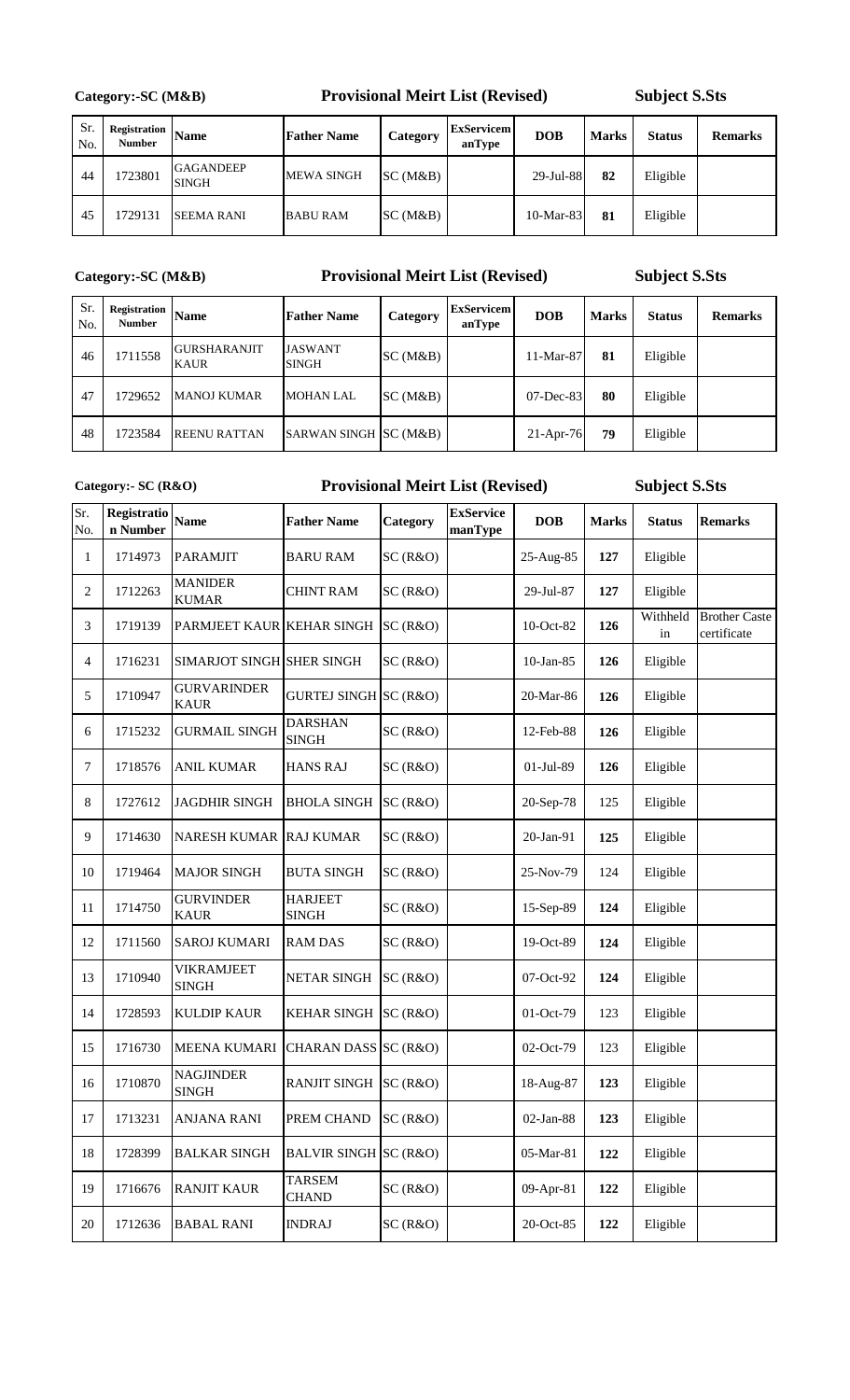| Category:- SC (R&O) |                         |                                          |                                 | <b>Provisional Meirt List (Revised)</b> |                             |            |              | <b>Subject S.Sts</b> |                |  |
|---------------------|-------------------------|------------------------------------------|---------------------------------|-----------------------------------------|-----------------------------|------------|--------------|----------------------|----------------|--|
| Sr.<br>No.          | Registratio<br>n Number | <b>Name</b>                              | <b>Father Name</b>              | Category                                | <b>ExService</b><br>manType | <b>DOB</b> | <b>Marks</b> | <b>Status</b>        | <b>Remarks</b> |  |
| 21                  | 1715454                 | <b>SATWINDER</b><br><b>SINGH</b>         | <b>GURMEET</b><br><b>SINGH</b>  | SC(R&O)                                 |                             | 09-Mar-86  | 122          | Eligible             |                |  |
| $22\,$              | 1716674                 | <b>HARVINDER</b><br><b>CHOPRA</b>        | <b>HARBANS LAL</b>              | SC(R&O)                                 |                             | 20-May-86  | 122          | Eligible             |                |  |
| 23                  | 1712248                 | <b>RAVINDER KAUR RAM</b><br><b>ALIAS</b> | <b>LUBHAYA</b>                  | SC(R&O)                                 |                             | 08-Feb-87  | 122          | Eligible             |                |  |
| 24                  | 1715334                 | <b>MANINDER</b><br><b>KAUR</b>           | PIARA SINGH                     | SC(R&O)                                 |                             | 09-Apr-87  | 122          | Eligible             |                |  |
| 25                  | 1719872                 | <b>NEELAM RANI</b>                       | <b>JOGINDER</b><br><b>SINGH</b> | SC(R&O)                                 |                             | 06-Dec-88  | 122          | Eligible             |                |  |
| 26                  | 1715057                 | <b>BALKAR SINGH</b>                      | <b>JEET SINGH</b>               | SC(R&O)                                 |                             | 10-Mar-90  | 122          | Eligible             |                |  |
| 27                  | 1717711                 | <b>KANCHAN</b>                           | MANGAL LAL                      | SC(R&O)                                 |                             | 17-Apr-81  | 121          | Eligible             |                |  |
| 28                  | 1714104                 | <b>ANIL KUMAR</b>                        | <b>DEWAN</b><br><b>CHAND</b>    | SC(R&O)                                 |                             | 09-Oct-87  | 121          | Eligible             |                |  |
| 29                  | 1718476                 | <b>NEETU</b>                             | <b>RANDHIR</b><br><b>SINGH</b>  | SC(R&O)                                 |                             | 04-Jul-88  | 121          | Eligible             |                |  |
| 30                  | 1720061                 | <b>HARDEEP KAUR</b>                      | MALKIT SINGH SC (R&O)           |                                         |                             | 20-Sep-90  | 121          | Eligible             |                |  |
| 31                  | 1723116                 | <b>GURPREET</b><br><b>KAUR</b>           | <b>KAUR SINGH</b>               | SC(R&O)                                 |                             | 12-Mar-87  | 120          | Eligible             |                |  |
| 32                  | 1713792                 | <b>AMANDEEP</b><br><b>SINGH</b>          | <b>JEET SINGH</b>               | SC(R&O)                                 |                             | 06-Jun-87  | 120          | Eligible             |                |  |
| 33                  | 1719005                 | <b>MANJOT KAUR</b>                       | NAGAR SINGH SC (R&O)            |                                         |                             | 28-Dec-87  | 120          | Eligible             |                |  |
| 34                  | 1715388                 | PARMJEET KAUR CHAND RAM                  |                                 | SC(R&O)                                 |                             | 10-Oct-88  | 120          | Eligible             |                |  |
| 35                  | 1712635                 | <b>KIRANDEEP</b><br><b>KAUR</b>          | GURTEJ SINGH SC (R&O)           |                                         |                             | 10-Jan-90  | 120          | Eligible             |                |  |
| 36                  | 1721698                 | <b>RACHNA</b>                            | YOVRAJ                          | SC(R&O)                                 |                             | 03-Nov-81  | 119          | Eligible             |                |  |
| 37                  | 1713406                 | <b>MANJIT KAUR</b>                       | <b>RAGHVIR</b><br><b>SINGH</b>  | SC(R&O)                                 |                             | 21-Aug-87  | 119          | Eligible             |                |  |
| 38                  | 1710795                 | <b>KULDEEP KAUR</b>                      | <b>SURINDER</b><br><b>SINGH</b> | SC(R&O)                                 |                             | 31-Mar-91  | 119          | Eligible             |                |  |
| 39                  | 1730323                 | <b>SHASHI KUMAR</b>                      | <b>RAM CHAND</b>                | SC(R&O)                                 |                             | 01-May-78  | 118          | Eligible             |                |  |
| 40                  | 1721665                 | PAWAN KUMAR                              | <b>JAILA RAM</b>                | SC(R&O)                                 |                             | 19-Jul-80  | 118          | Eligible             |                |  |
| 41                  | 1724426                 | <b>ARVINDER</b><br><b>SINGH</b>          | <b>DALIP SINGH</b>              | SC(R&O)                                 |                             | 11-Apr-83  | 118          | Eligible             |                |  |

### **Category:-SC (M&B)Ex.Serviceman**

## **Provisional Meirt List (Revised)**

**Subject S.Sts**

| No. | n Number | $\frac{1 \text{ Register}}{\text{Ber}}$ Name | <b>Father Name</b>            | Category      | <b>ExService</b><br>manType | <b>DOB</b> | <b>Marks</b> | <b>Status</b> | Remarks                    |
|-----|----------|----------------------------------------------|-------------------------------|---------------|-----------------------------|------------|--------------|---------------|----------------------------|
|     | 1713237  | <b>AMANDEEP</b><br><b>KAUR</b>               | <b>UJAGAR</b><br><b>SINGH</b> | Ex.Service NT | SC (M&B)-DEPENDE            | 20-Jul-90  | 61           | Eligible      | orignal LDC<br>attached in |

**Category:-SC (R&O)-Ex.Serviceman**

### **Provisional Meirt List (Revised)**

| Sr.<br>No. | Registratio<br>n Number | <b>Name</b>                       | <b>Father Name</b>             | <b>Category</b>              | <b>ExServicema</b><br>nType | <b>DOB</b>      | <b>Marks</b> | <b>Status</b> | <b>Remarks</b> |
|------------|-------------------------|-----------------------------------|--------------------------------|------------------------------|-----------------------------|-----------------|--------------|---------------|----------------|
|            | 1718411                 | <b>SUKHWINDER</b><br><b>SINGH</b> | <b>DALIP SINGH</b>             | $SC(R&O)$ -Ex.<br>Serviceman | <b>SELF</b>                 | 15-May-87       | 123          | Eligible      |                |
| 2          | 1724293                 | <b>KULDEEP SINGH</b>              | <b>HARDYAL</b><br><b>SINGH</b> | $SC(R&O)$ -Ex.<br>Serviceman | <b>DEPENDENT</b>            | $30-Ian-83$     | 113          | Eligible      |                |
| 3          | 1711676                 | <b>GURPREET</b><br><b>SINGH</b>   | <b>BAGHEL</b><br><b>SINGH</b>  | $SC(R&O)$ -<br>Ex.Serviceman | <b>DEPENDENT</b>            | $29$ -Aug- $82$ | 93           | Eligible      |                |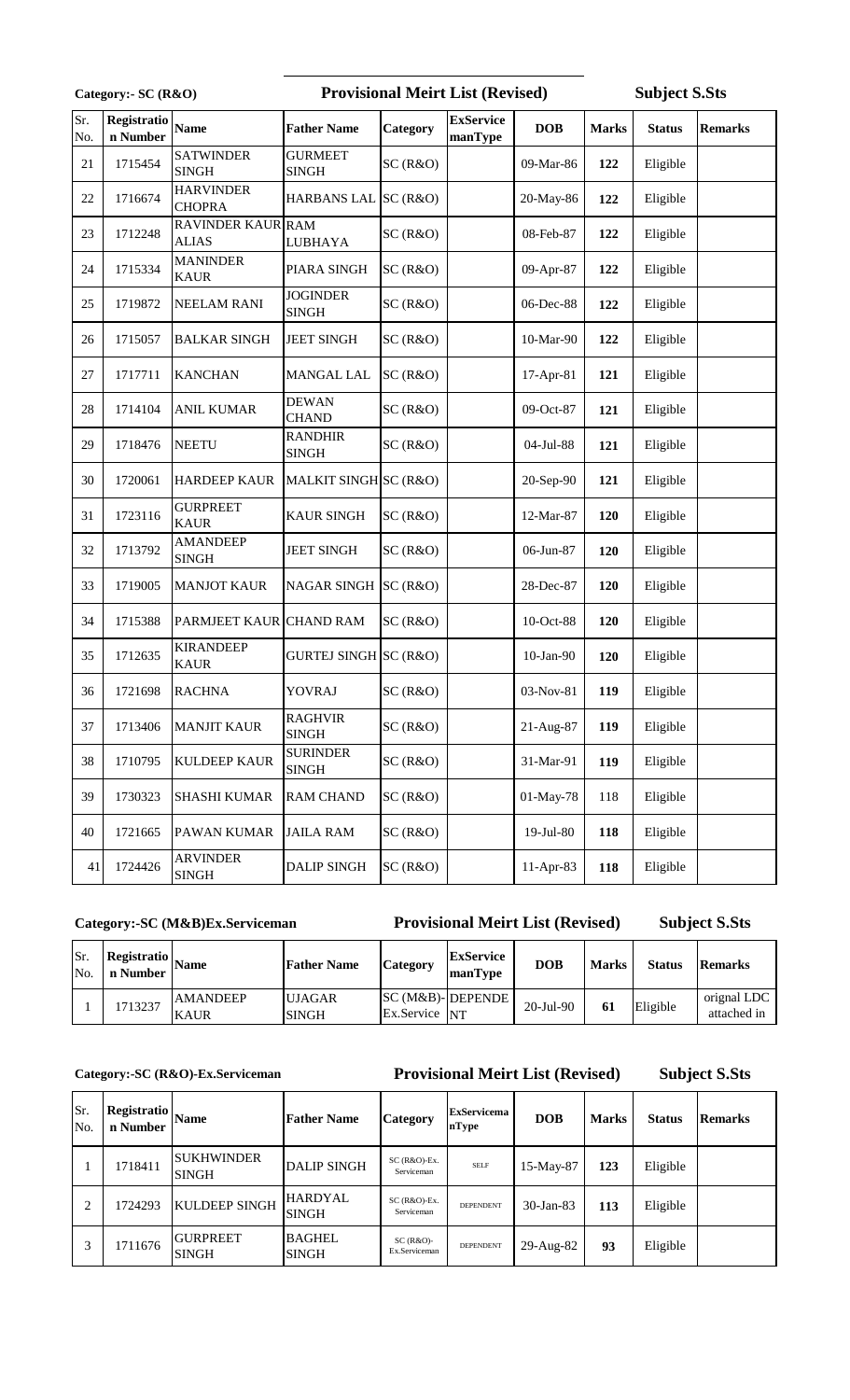| 4 | 1719436 | <b>ANITA KUMARI</b>               | <b>SHRI DHARAM</b><br><b>CHAND</b> | $SC(R&O)$ -<br>Ex.Serviceman | <b>DEPENDENT</b> | 29-Mar-77       | 85 | Eligible |  |
|---|---------|-----------------------------------|------------------------------------|------------------------------|------------------|-----------------|----|----------|--|
| 5 | 1730293 | <b>NARINDERJIT</b><br><b>KAUR</b> | <b>GURCHARAN</b><br><b>SINGH</b>   | $SC(R&O)$ -<br>Ex.Serviceman | <b>DEPENDENT</b> | 28-Oct-85       | 82 | Eligible |  |
| 6 | 1710981 | <b>REETU</b>                      | <b>RAM BHULLA</b>                  | $SC(R&O)$ -<br>Ex.Serviceman | DEPENDENT        | $03$ -Jan-89    | 74 | Eligible |  |
|   | 1723959 | <b>VIJAY KUMAR</b>                | <b>HANS RAJ</b>                    | $SC(R&O)-$<br>Ex.Serviceman  | <b>DEPENDENT</b> | $29-Sep-80$     | 73 | Eligible |  |
| 8 | 1730291 | <b>BALJINDER</b><br><b>KAUR</b>   | <b>SAROOP</b><br><b>SINGH</b>      | $SC(R&O)$ -<br>Ex.Serviceman | <b>DEPENDENT</b> | $13 - Jul - 79$ | 69 | Eligible |  |

**Category:-SC (M&B)-Sports**

**Category:-BC**

### **Provisional Meirt List (Revised)**

**Subject S.Sts**

| Category:-SC (R&O)- Sports |                                            |  | <b>Provisional Meirt List (Revised)</b> |                 |                             |            |              | <b>Subject S.Sts</b> |                |  |  |
|----------------------------|--------------------------------------------|--|-----------------------------------------|-----------------|-----------------------------|------------|--------------|----------------------|----------------|--|--|
|                            | No Candidate available in this category    |  |                                         |                 |                             |            |              |                      |                |  |  |
| Sr.<br>No.                 | $\frac{1}{2}$ Registratio Name<br>n Number |  | <b>Father Name</b>                      | <b>Category</b> | <b>ExService</b><br>manType | <b>DOB</b> | <b>Marks</b> | <b>Status</b>        | <b>Remarks</b> |  |  |

#### **Provisional Meirt List (Revised)**

Sr. No. **Registration Name Father Name Category ExService manType DOB Marks Status Remarks** 1 1729273 SATNAM SINGH KULDEEP SINGH SC (R&O)- Sports 17-May-84 **79** Eligible Sports

# **Provisional Meirt List (Revised)**

| Sr.<br>No.     | Registratio<br>n Number | <b>Name</b>                     | <b>Father Name</b>               | Category  | <b>ExService</b><br>manType | <b>DOB</b> | <b>Marks</b> | <b>Status</b> | <b>Remarks</b> |
|----------------|-------------------------|---------------------------------|----------------------------------|-----------|-----------------------------|------------|--------------|---------------|----------------|
| 1              | 1712014                 | <b>BHOLI</b>                    | <b>RAJPAL</b>                    | BC        |                             | 01-Jan-79  | 131          | Eligible      |                |
| 2              | 1720067                 | <b>SURINDER</b><br><b>SINGH</b> | <b>LAL SINGH</b>                 | <b>BC</b> |                             | 20-Feb-78  | 127          | Eligible      |                |
| 3              | 1725019                 | SANDEEP KAUR                    | <b>PARTAP</b><br><b>SINGH</b>    | <b>BC</b> |                             | 21-Apr-86  | 127          | Eligible      |                |
| $\overline{4}$ | 1711746                 | <b>AMANDEEP</b><br><b>KAUR</b>  | <b>SUKHJINDER</b><br>PAL SINGH   | <b>BC</b> |                             | 19-Nov-87  | 127          | Eligible      |                |
| 5              | 1719115                 | KARAMJIT KAUR PRITAM SINGH      |                                  | <b>BC</b> |                             | 18-Apr-82  | 126          | Eligible      |                |
| 6              | 1719942                 | <b>RAMANDEEP</b><br><b>KAUR</b> | <b>SIMARJIT</b><br><b>SINGH</b>  | <b>BC</b> |                             | 24-Sep-86  | 126          | Eligible      |                |
| 7              | 1721002                 | <b>AMANDEEP</b>                 | <b>SHABEG</b><br><b>SINGH</b>    | BC        |                             | 05-Oct-86  | 126          | Eligible      |                |
| 8              | 1715879                 | <b>ANITA</b>                    | <b>SATPAL</b>                    | BC        |                             | 20-Oct-88  | 126          | Eligible      |                |
| 9              | 1716542                 | <b>MAMTA DEVI</b>               | <b>DHAN RAJ</b>                  | BC        |                             | 25-Jan-89  | 126          | Eligible      |                |
| 10             | 1712426                 | <b>PARVEEN</b><br><b>KUMAR</b>  | <b>SHAMSHER</b><br><b>SINGH</b>  | BC        |                             | 15-May-89  | 126          | Eligible      |                |
| 11             | 1712199                 | <b>SANDEEP</b><br><b>KUMAR</b>  | <b>RAM KISHAN</b>                | BC        |                             | 21-Dec-90  | 126          | Eligible      |                |
| 12             | 1713669                 | <b>GURMEET KAUR</b>             | <b>BAKHSHEES</b><br><b>SINGH</b> | BC        |                             | 26-Nov-92  | 126          | Eligible      |                |
| 13             | 1718059                 | POONAM RANI                     | <b>RAM CHAND</b>                 | BC        |                             | 09-Dec-92  | 126          | Eligible      |                |
| 14             | 1713217                 | <b>RUP KAUR</b>                 | <b>GURMEET</b><br><b>SINGH</b>   | BC        |                             | 05-May-85  | 125          | Eligible      |                |
| 15             | 1721151                 | <b>SUKHDEEP</b><br><b>SINGH</b> | <b>MUKHTIAR</b><br><b>SINGH</b>  | BC        |                             | 25-May-87  | 125          | Eligible      |                |
| 16             | 1717187                 | <b>JASPREET KAUR</b>            | <b>MALKIT SINGH</b>              | BC        |                             | 27-Jun-87  | 125          | Eligible      |                |
| 17             | 1721061                 | <b>PARMILA</b>                  | <b>RAM</b><br><b>CHANDER</b>     | BC        |                             | 12-Jul-95  | 125          | Eligible      |                |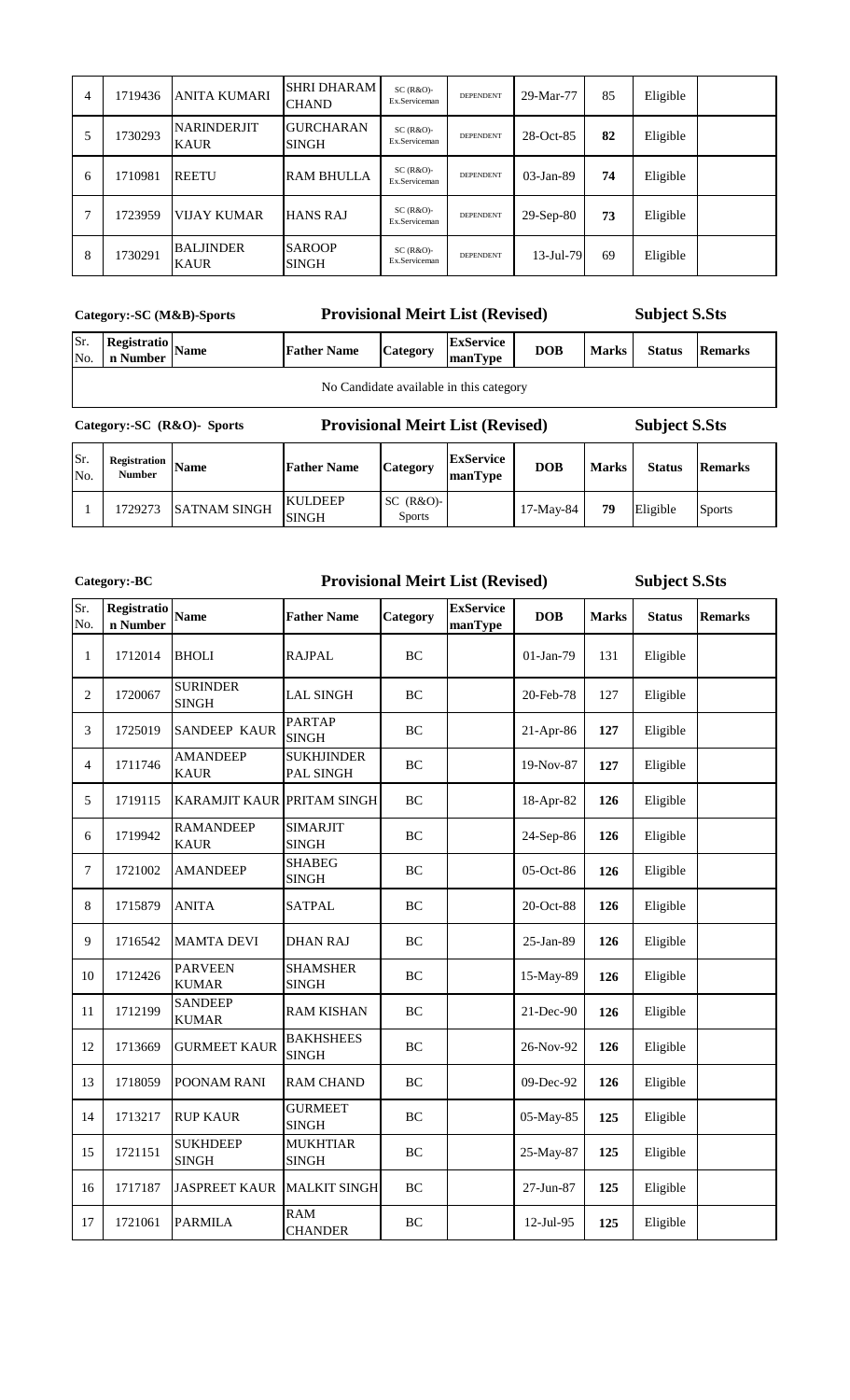| 18         | 1720547                 | <b>KESAR SINGH</b>                | <b>JAGAT SINGH</b>               | BC       |                                         | 05-Jan-84  | 124          | Eligible             |                |
|------------|-------------------------|-----------------------------------|----------------------------------|----------|-----------------------------------------|------------|--------------|----------------------|----------------|
|            | Category:-BC            |                                   |                                  |          | <b>Provisional Meirt List (Revised)</b> |            |              | <b>Subject S.Sts</b> |                |
| Sr.<br>No. | Registratio<br>n Number | <b>Name</b>                       | <b>Father Name</b>               | Category | <b>ExService</b><br>manType             | <b>DOB</b> | <b>Marks</b> | <b>Status</b>        | <b>Remarks</b> |
| 19         | 1719191                 | <b>RAJ BALA</b>                   | <b>GAURI</b><br><b>SHANKAR</b>   | BC       |                                         | 14-Apr-85  | 124          | Eligible             |                |
| 20         | 1720728                 | <b>PAWAN KUMAR</b>                | PIRTHI RAJ                       | BC       |                                         | 06-Mar-88  | 124          | Eligible             |                |
| 21         | 1717865                 | <b>MAHINDER</b><br><b>KUMAR</b>   | LICHHI RAM                       | BC       |                                         | 10-Jan-91  | 124          | Eligible             |                |
| 22         | 1728212                 | <b>RANJIT KAUR</b>                | <b>HARBANS</b><br><b>SINGH</b>   | BC       |                                         | 07-Jan-79  | 123          | Eligible             |                |
| 23         | 1712952                 | <b>DYAL SINGH</b>                 | <b>CHARAN</b><br><b>SINGH</b>    | BC       |                                         | 01-Mar-81  | 123          | Eligible             |                |
| 24         | 1727240                 | <b>GURCHARAN</b><br><b>SINGH</b>  | <b>NATHA RAM</b>                 | BC       |                                         | 13-May-82  | 123          | Eligible             |                |
| 25         | 1711653                 | <b>MANJIT KAUR</b>                | <b>GURCHET</b><br><b>SINGH</b>   | BC       |                                         | 15-Apr-83  | 123          | Eligible             |                |
| 26         | 1716937                 | <b>PARMINDER</b><br><b>KAUR</b>   | <b>GURDEEP</b><br><b>SINGH</b>   | BC       |                                         | 02-Jun-85  | 123          | Eligible             |                |
| 27         | 1720340                 | <b>MANPREET</b><br><b>SINGH</b>   | <b>BALVINDER</b><br><b>SINGH</b> | BC       |                                         | 25-May-86  | 123          | Eligible             |                |
| 28         | 1721112                 | <b>RAJWINDER</b><br><b>KAUR</b>   | <b>JOGINDER</b><br><b>SINGH</b>  | BC       |                                         | 29-Jun-87  | 123          | Eligible             |                |
| 29         | 1720423                 | <b>MONIKA RANI</b>                | <b>HARMESH</b><br><b>CHAND</b>   | BC       |                                         | 01-Jun-88  | 123          | Eligible             |                |
| 30         | 1720221                 | <b>NIRMALA DEVI</b>               | <b>SHRI RAM</b>                  | BC       |                                         | 15-Mar-89  | 123          | Eligible             |                |
| 31         | 1720405                 | <b>POONAM</b><br><b>KAMBOJ</b>    | <b>TIRATH RAM</b>                | BC       |                                         | 20-Jan-91  | 123          | Eligible             |                |
| 32         | 1724913                 | <b>MAMTA RANI</b>                 | <b>DAYAL</b><br><b>CHAND</b>     | BC       |                                         | 28-Feb-93  | 123          | Eligible             |                |
| 33         | 1713328                 | <b>RAMANDEEP</b><br><b>KAUR</b>   | <b>JASPAL SINGH</b>              | BC       |                                         | 29-Mar-93  | 123          | Eligible             |                |
| 34         | 1715949                 | <b>RENU BALA</b>                  | <b>RAMESH</b><br><b>CHANDER</b>  | BC       |                                         | 01-May-80  | 122          | Eligible             |                |
| 35         | 1717041                 | RADHA KRISHAN RAM PARTAP          |                                  | BC       |                                         | 05-Sep-81  | 122          | Eligible             |                |
| 36         | 1715364                 | <b>LAKHWINDER</b><br><b>SINGH</b> | <b>GURTEJ SINGH</b>              | $\rm BC$ |                                         | 16-Jul-83  | 122          | Eligible             |                |
| 37         | 1717818                 | <b>AMANDEEP</b><br><b>KAUR</b>    | <b>HARBANS</b><br><b>SINGH</b>   | $\rm BC$ |                                         | 29-Aug-84  | 122          | Eligible             |                |
| 38         | 1718677                 | <b>PARAMJEET</b><br><b>KAUR</b>   | <b>JASPAL SINGH</b>              | $\rm BC$ |                                         | 07-Dec-86  | 122          | Eligible             |                |
| 39         | 1722068                 | <b>KARAMJEET</b><br><b>KAUR</b>   | <b>DALJEET</b><br><b>SINGH</b>   | BC       |                                         | 10-Dec-91  | 122          | Eligible             |                |
| 40         | 1721183                 | <b>SULTANA</b>                    | HASHMAT ALI                      | BC       |                                         | 03-Apr-76  | 121          | Eligible             |                |
| 41         | 1729229                 | <b>MANJINDER</b><br><b>SINGH</b>  | <b>JASWANT</b><br><b>SINGH</b>   | BC       |                                         | 18-Mar-79  | 121          | Eligible             |                |
| 42         | 1717042                 | <b>RANJEETA</b>                   | <b>RAM KUMAR</b>                 | BC       |                                         | 31-Dec-79  | 121          | Eligible             |                |

#### **9. Category:-BC- Ex.Serviceman Provisional Meirt List (Revised)**

**Subject S.Sts**

| Sr.<br>No.     | Registratio<br>n Number | <b>Name</b>                      | <b>Father Name</b>             | <b>Category</b>      | <b>ExService</b><br>manType | <b>DOB</b>   | <b>Marks</b> | <b>Status</b> | <b>Remarks</b> |
|----------------|-------------------------|----------------------------------|--------------------------------|----------------------|-----------------------------|--------------|--------------|---------------|----------------|
|                | 1716514                 | <b>MANPREET</b><br><b>KAUR</b>   | <b>SARWAN</b><br><b>SINGH</b>  | BC-<br>Ex.Service    | <b>DEPENDE</b><br><b>NT</b> | $03$ -Dec-84 | 121          | Eligible      |                |
| 2              | 1718618                 | <b>LAKHWINDER</b><br><b>KAUR</b> | <b>TARSEM</b><br><b>SINGH</b>  | BC-<br>Ex.Service NT | <b>DEPENDE</b>              | 22-Dec-82    | 104          | Eligible      |                |
| 3              | 1723324                 | <b>DALJIT KUMARI</b>             | <b>JAGDISH RAJ</b>             | BC-<br>Ex.Service NT | <b>DEPENDE</b>              | $07-Mar-85$  | 90           | Eligible      |                |
| $\overline{4}$ | 1724981                 | <b>KULJINDER</b><br><b>KAUR</b>  | <b>NAURANG</b><br><b>SINGH</b> | BC-<br>Ex.Service NT | DEPENDE                     | $04$ -Jan-88 | 88           | Eligible      |                |

man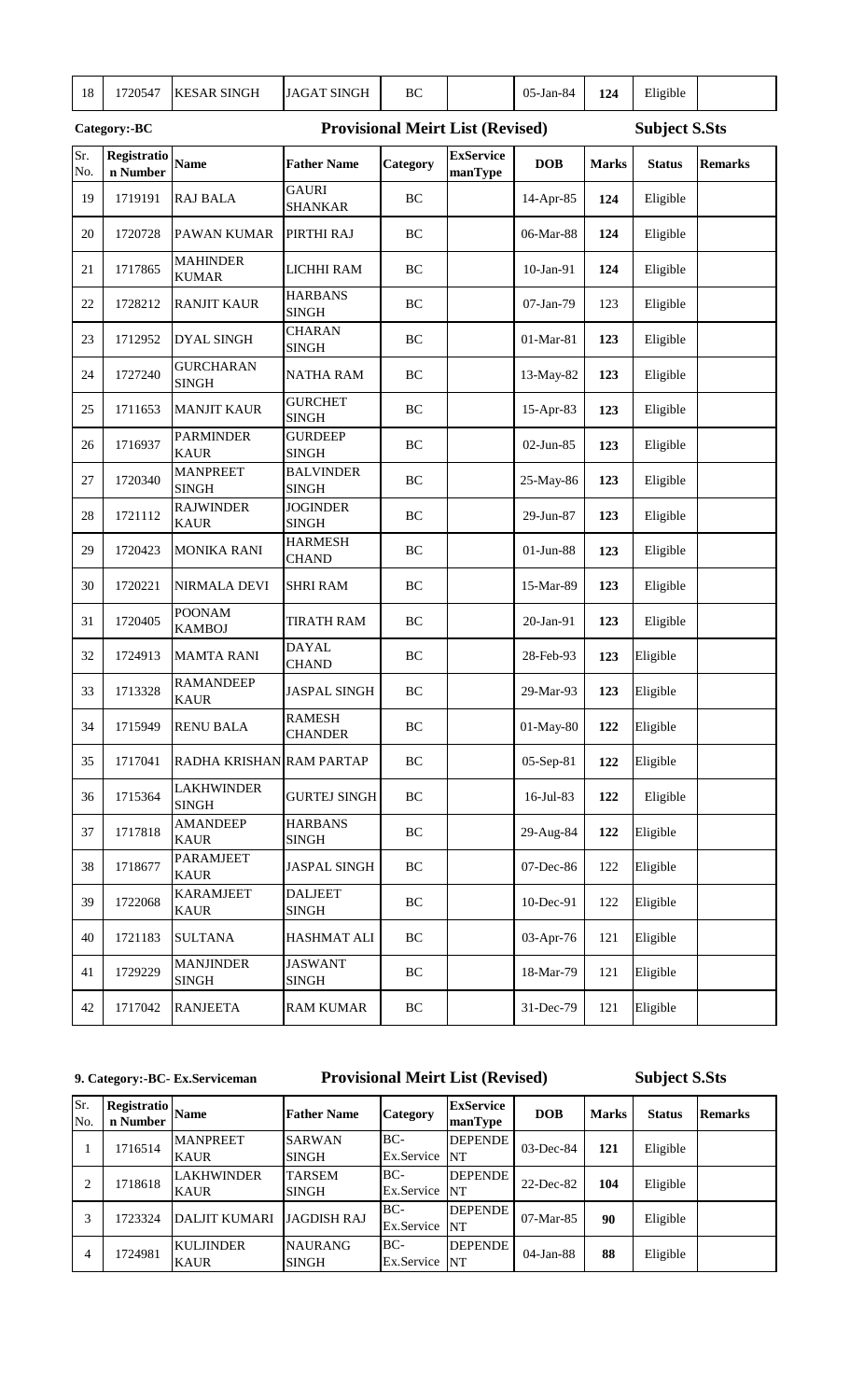|  | 710414 | <b>TITT</b><br>JDER<br>swini<br>- JI 1<br>$\mathbf{v}$ $\mathbf{v}$<br>INAUK | SINGH<br>JLDAR 1<br>DП | BC-<br>Ex.Service | <b>DEPENDE</b><br><b>NIT</b> | 26-Jul-89 | A.<br>- | .<br>Eligible |  |
|--|--------|------------------------------------------------------------------------------|------------------------|-------------------|------------------------------|-----------|---------|---------------|--|
|--|--------|------------------------------------------------------------------------------|------------------------|-------------------|------------------------------|-----------|---------|---------------|--|

### **10. Category:-General(Sports)**

**Provisional Meirt List (Revised)**

**Subject S.Sts**

| Sr.<br>No.     | Registratio<br>n Number | <b>Name</b>                          | <b>Father Name</b>                       | <b>Category</b>     | <b>ExService</b><br>manType | <b>DOB</b>   | <b>Marks</b> | <b>Status</b> | <b>Remarks</b> |
|----------------|-------------------------|--------------------------------------|------------------------------------------|---------------------|-----------------------------|--------------|--------------|---------------|----------------|
|                | 1715872                 | <b>SANDEEP</b><br><b>SHARMA</b>      | <b>SURINDER</b><br><b>KUMAR</b>          | General(Sp<br>orts) |                             | $14$ -Oct-86 | 107          | Eligible      | <b>Sports</b>  |
| $\overline{2}$ | 1711970                 | <b>JUJHAR SINGH</b><br><b>CHAHAL</b> | <b>JAGMOHAN</b><br><b>SINGH</b>          | General(Sp<br>orts) |                             | $01-May-80$  | 65           | Eligible      | <b>Sports</b>  |
| 3              | 1720196                 | <b>MANDEEP SINGH RAM KARAN</b>       |                                          | General(Sp<br>orts) |                             | $21-Sep-87$  | 88           | Eligible      | <b>Sports</b>  |
| 4              | 1718082                 | <b>NAVI GAUTAM</b>                   | <b>ASHOK</b><br><b>KUMAR</b>             | General(Sp<br>orts) |                             | $10-Sep-86$  | 84           | Eligible      | <b>Sports</b>  |
| 5              | 1723216                 | <b>HARVEEN KAUR</b>                  | <b>MAJOR SINGH</b>                       | General(Sp<br>orts) |                             | 04-Aug-82    | 55           | Eligible      | <b>Sports</b>  |
| 6              | 1719379                 | <b>SEEMA RANI</b>                    | <b>AMRIT PAUL</b>                        | General(Sp<br>orts) |                             | $15$ -Jan-88 | 102          | Eligible      | <b>Sports</b>  |
| 7              | 1722451                 | <b>KULDEEP</b><br><b>BHULLAR</b>     | AMRITPARKAS General(Sp<br><b>H SINGH</b> | orts)               |                             | 19-Nov-79    | 92           | Eligible      | <b>Sports</b>  |

### **11. Category:-Freedom Fighter**

### **Provisional Meirt List (Revised)**

### **Subject S.Sts**

| Sr.<br>No.     | Registratio<br>n Number | <b>Name</b>                      | <b>Father Name</b>              | Category           | <b>ExService</b><br>manType | <b>DOB</b>   | <b>Marks</b> | <b>Status</b> | <b>Remarks</b> |
|----------------|-------------------------|----------------------------------|---------------------------------|--------------------|-----------------------------|--------------|--------------|---------------|----------------|
| 1              | 1718377                 | <b>MANDEEP KAUR</b>              | <b>RACHHPAL</b><br><b>SINGH</b> | Freedom<br>Fighter |                             | $02$ -Dec-83 | 106          | Eligible      |                |
| $\overline{2}$ | 1718618                 | <b>LAKHWINDER</b><br><b>KAUR</b> | TARSEM<br><b>SINGH</b>          | Freedom<br>Fighter |                             | 22-Dec-82    | 104          | Eligible      |                |
| 3              | 1725023                 | <b>JASPAL SINGH</b>              | <b>BALBIR SINGH</b>             | Freedom<br>Fighter |                             | 05-Mar-77    | 99           | Eligible      |                |
| 4              | 1722845                 | <b>AMANDEEP</b><br><b>KAUR</b>   | <b>JASWANT</b><br><b>SINGH</b>  | Freedom<br>Fighter |                             | $01$ -Jun-86 | 99           | Eligible      |                |
| 5              | 1728870                 | <b>NAVDEEP KAUR</b>              | <b>SHAMSHER</b><br><b>SINGH</b> | Freedom<br>Fighter |                             | 14-Dec-84    | 97           | Eligible      |                |
| 6              | 1727989                 | <b>MS RANJIT KAUR</b>            | <b>DARSHAN</b><br><b>SINGH</b>  | Freedom<br>Fighter |                             | $14-Jan-82$  | 85           | Eligible      |                |
| $\overline{7}$ | 1724334                 | <b>RANI</b>                      | <b>NAHAR SINGH</b>              | Freedom<br>Fighter |                             | 31-Mar-79    | 79           | Eligible      |                |
| 8              | 1729065                 | <b>JAIPREET SINGH</b>            | <b>RANBIR SINGH</b>             | Freedom<br>Fighter |                             | $11-Sep-84$  | 72           | Eligible      |                |
| 9              | 1728310                 | <b>HARINDER</b><br><b>SINGH</b>  | <b>MUKHTIAR</b><br><b>SINGH</b> | Freedom<br>Fighter |                             | 02-Oct-82    | 68           | Eligible      |                |

### **Category:-Ex.Serviceman (General)**

### **Provisional Meirt List (Revised)**

| Sr.<br>No. | <b>Registratio</b><br>n Number | <b>Name</b>                     | <b>Father Name</b>             | <b>Category</b>   | <b>ExService</b><br>manType | <b>DOB</b>  | <b>Marks</b> | <b>Status</b> | <b>Remarks</b> |
|------------|--------------------------------|---------------------------------|--------------------------------|-------------------|-----------------------------|-------------|--------------|---------------|----------------|
|            | 1718446                        | <b>SARABJEET</b><br><b>KAUR</b> | <b>KULWANT</b><br><b>SINGH</b> | Ex.Service<br>man | <b>DEPENDE</b><br>NT        | 13-Feb-91   | 127          | Eligible      |                |
| 2          | 1726482                        | <b>JAGROOP SINGH</b>            | <b>JAGDEV</b><br><b>SINGH</b>  | Ex.Service<br>man | <b>DEPENDE</b><br>NT        | $15-Apr-80$ | 115          | Eligible      |                |
| 3          | 1726302                        | <b>JAGDEEP KAUR</b>             | <b>DARSHAN</b><br><b>SINGH</b> | Ex.Service<br>man | <b>DEPENDE</b><br>NT        | $02-Mar-87$ | 114          | Eligible      |                |
| 4          | 1727648                        | <b>RANBIR SINGH</b>             | <b>SUBHASH</b><br><b>SINGH</b> | Ex.Service<br>man | <b>DEPENDE</b><br>NT        | $21-Mav-86$ | 110          | Eligible      |                |
| 5          | 1710786                        | <b>RAJANDEEP</b><br><b>KAUR</b> | <b>NAHAR SINGH</b>             | Ex.Service<br>man | <b>DEPENDE</b><br>NT        | 07-Feb-89   | 105          | Eligible      |                |